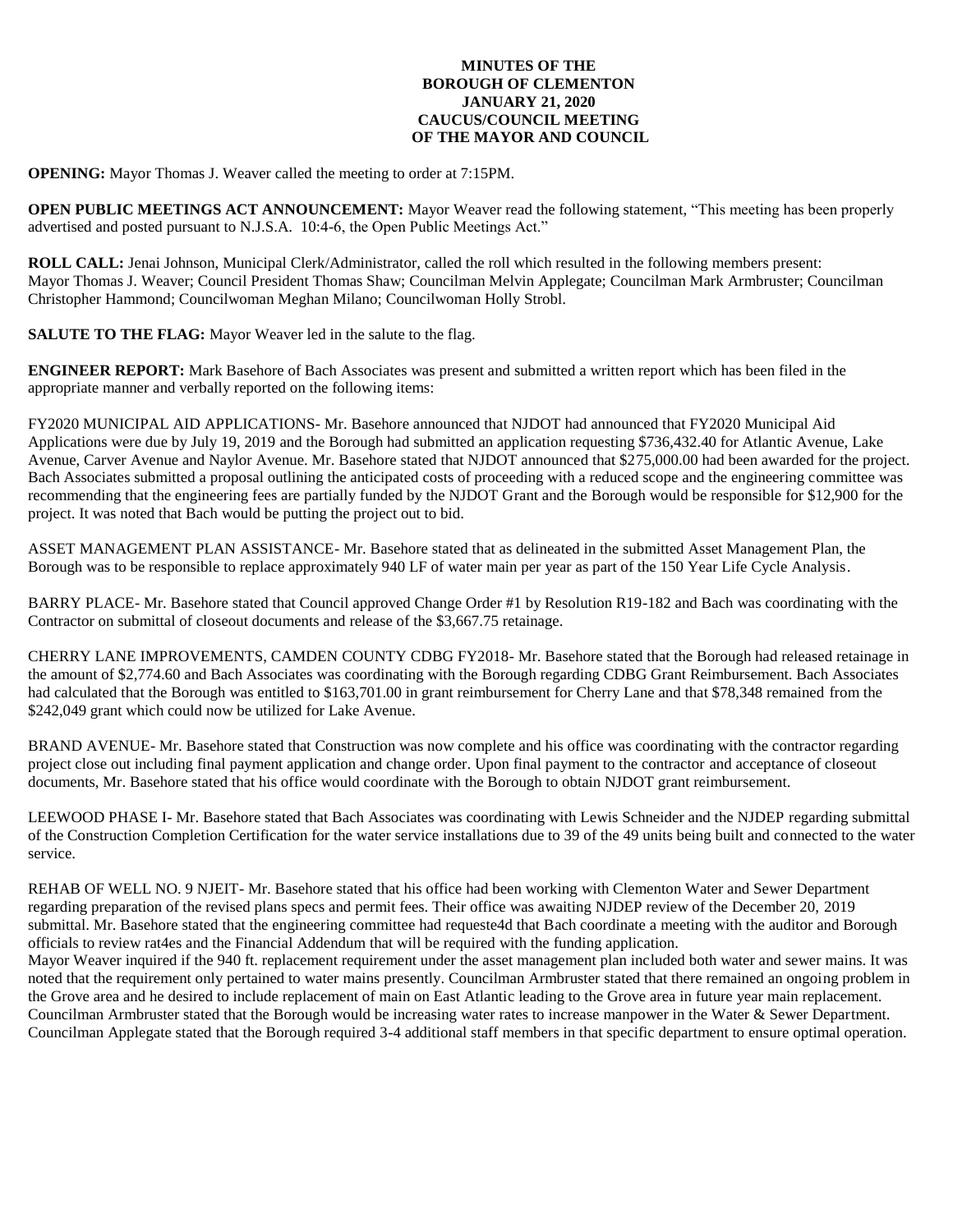## **PRIVILEGE OF THE FLOOR FOR A TOTAL TIME NOT TO EXCEED 10 MINUTES FOR ITEMS APPEARING ON THE**

**AGENDA ONLY:** Mayor Weaver opened the floor to the public. Hearing no comments, Mayor Weaver closed the floor for matters appearing on the agenda.

**APPROVAL OF THE BILL LIST:** Councilman Armbruster motioned to approve the bill list as presented upon proper review and certification. Motion was seconded by Councilman Shaw and carried upon the call of roll. Ayes: Applegate; Armbruster; Hammond; Milano; Shaw; Strobl.

### **ORDINANCES AND RESOLUTIONS:**

#### SECOND READING/PUBLIC HEARING

ORDINANCE 2020-01 AUTHORIZING WAGES AND SALARIES OF EMPLOYEES AND OTHER OFFICIALS RETROACTIVE TO JANUARY 1, 2020. Mayor Weaver read by title and opened the public hearing. Hearing no comment from the public, the floor was closed. Councilman Applegate motioned to adopt on second reading, seconded by Councilman Shaw and motion was carried upon the call of roll. Ayes: Applegate; Armbruster; Hammond; Milano; Shaw; Strobl.

RESOLUTION R20-41 AUTHORIZING CARRY OVER OF REMAINING 2019 COMP TIME FOR CERTAIN OFFICERS IN THE CLEMENTON POLICE DEPARTMENT. Mayor Weaver read by title. Councilman Armbruster motioned to approve, seconded by Councilman Shaw and motion was carried upon the call of roll. Ayes: Applegate; Armbruster; Hammond; Milano; Shaw; Strobl.

RESOLUTION R20-42 AUTHORIZING EMERGENCY REPAIRS TO NEW FREEDOM ROAD. Mayor Weaver read by title. Councilman Applegate motioned to approve, seconded by Councilwoman Milano and motion was carried upon the call of roll. Ayes: Applegate; Armbruster; Hammond; Milano; Shaw; Strobl.

RESOLUTION R20-43 AUTHORIZING FULL TIME HIRE OF BRETT THOMPSON TO THE POSITION OF LABORER IN THE WATER & SEWER DEPARTMENT IN THE BOROUGH OF CLEMENTON. Mayor Weaver read by title. Councilman Applegate motioned to approve, seconded by Councilman Armbruster and motion was carried upon the call of roll. Ayes: Applegate; Armbruster; Hammond; Milano; Shaw; Strobl.

RESOLUTION R20-44 AUTHORIZING FULL TIME HIRE OF MITCHEL BARALDI TO THE POSITION OF LABORERR IN THE PUBLIC WORKS DEPARTMENT IN THE BOROUGH OF CLEMENTON. Mayor Weaver read by title. Councilman Applegate motioned to approve, seconded by Councilman Armbruster and motion was carried upon the call of roll. Ayes: Applegate; Armbruster; Hammond; Milano; Shaw; Strobl.

RESOLUTION R20-45 SUPPORTING PARTICIPATION IN THE SUSTAINABLE JERSEY MUNICIPAL CERTIFICATION PROGRAM. Mayor Weaver read by title. Councilman Armbruster motioned to approve, seconded by Councilwoman Strobl and motion was carried upon the call of roll. Ayes: Applegate; Armbruster; Hammond; Milano; Shaw; Strobl.

RESOLUTION R20-46 AUTHORIZING INCREASE IN HOURLY RATE FOR CERTAIN PART TIME CLERICAL STAFF. Mayor Weaver read by title. Councilman Applegate motioned to approve, seconded by Councilwoman Strobl and motion was carried upon the call of roll. Ayes: Applegate; Armbruster; Hammond; Milano; Shaw; Strobl.

RESOLUTION R20-47 TO WAIVE INTEREST ON A WATER ACCOUNT. Jenai Johnson stated that the resolution was presented after distribution of the agenda packet, and a copy was provided to each member immediately prior to the meeting. Councilman Applegate motioned to approve, seconded by Councilman Armbruster and motion was carried upon the call of roll. Ayes: Applegate; Armbruster; Hammond; Milano; Shaw; Strobl.

Jenai Johnson noted that the engineer had requested a resolution be approved, during his engineering report, to authorize payment of Pay App #3 to Landberg Construction.

RESOLUTION R20-48 RESOLUTION APPROVING PAYMENT #3 TO LANDBERG CONSTRUCTION LLC. FOR THE 2018 & 2019 ROADS PROGRAM IN THE AMOUNT OF \$116,913.78 BASED UPON THE RECOMMENDATION OF THE MUNICIPAL ENGINEER. Councilman Armbruster motioned to approve, seconded by Councilman Applegate and motion was carried upon the call of roll. Ayes: Applegate; Armbruster; Hammond; Milano; Shaw; Strobl.

#### **NEW BUSINESS:**

REQUEST FROM CES FOR USE OF COMMUNITY CENTER AND WAIVER OF RENTAL FEES FOR 8TH GRADE DANCE TO BE HELD ON FRIDAY, JUNE 5, 2020-Jenai Johnson reported that there had been a request submitted by Clementon Elementary for the use of the Community Center on Friday, June 5<sup>th</sup> for their 8<sup>th</sup> grade dance. Ms. Johnson noted that the governing body would need to approve the use and approve a resolution waiving the fees if that was their intent. It was also noted that they would still be required to supply a liability insurance certificate for the event.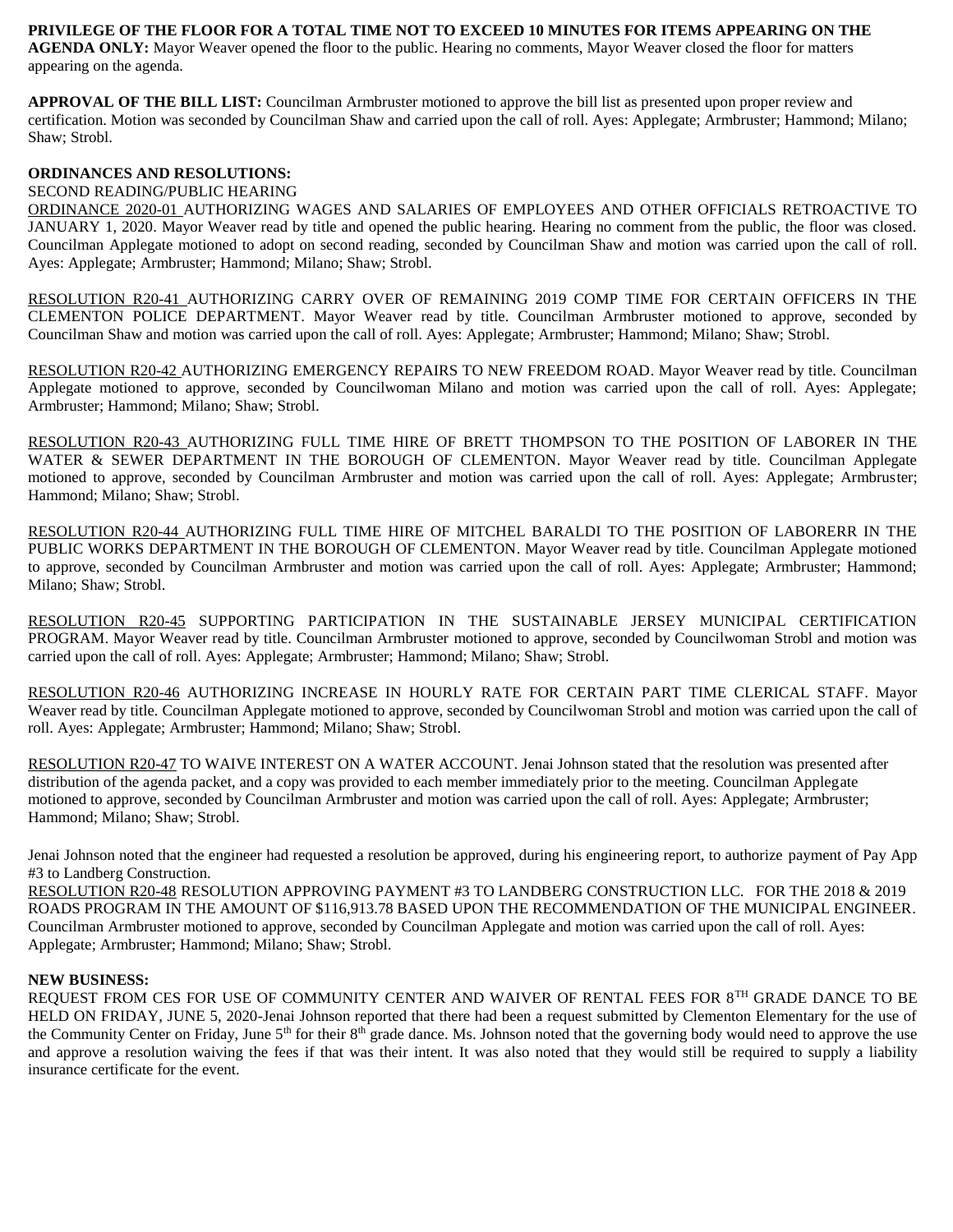#### RESOLUTION R20-49 AUTHORIZING USE OF COMMUNITY CENTER BY THE CLEMENTON ELEMENTARY FOR 8<sup>TH</sup> GRADE DANCE ON JUNE 5, 2020, AND AUTHORIZING WAIVER OF MUNICIPAL FACILITY RENTAL FEES. Councilman Armbruster motioned to approve, seconded by Councilman Shaw and motion was carried upon the call of roll. Ayes: Applegate; Armbruster; Hammond; Milano; Shaw; Strobl.

Councilman Armbruster noted that an applicant for a mercantile license, Mr. Ryan Bogos, was in attendance and was seeking the approval of his Mercantile License, or an update on the status, as he had been informed that there was a delay due to the background check. Councilman Armbruster stated that he wished for the Council to consider approving his mercantile license, along with applications submitted for Xtreme Collision LLC and Past e Caffe di Morco, conditioned upon specific outstanding issues for each which consisted of the following:

EZ CREDIT, Ryan Bogos, 105 White Horse Pike -Contingent upon successful completion of background check by the Clementon Police Department, and Fire Safety Registration, accompanied by signature of Fire Safety Official on Mercantile Application

Xtreme Collision LLC, Sufian Zia, 74 Erial Road- Contingent upon successful closure of existing construction permits with final inspections, submission of permits for work previously done. Temporary Mercantile shall be issued for 30 day period to allow applicant to obtain Body Repair License and Spray/Paint License, which must be submitted to the Borough for final issuance of Mercantile License.

Pasta e caffe di Morco, Hector A. Hernandez, 1 Berlin Rd., Unit 2- Contingent upon resolution of fire safety violations and successful inspection. Must provide evidence of Health Inspection prior to operation of business.

Councilman Armbruster noted that the applications had been presented to and approved by the Planning and Zoning Board at their last meeting.

RESOLUTION R20-50 AUTHORIZING APPROVAL AND ISSUANCE OF CERTAIN MERCANTILE LICENSES IN THE BOROUGH OF CLEMENTON UPON SATISFACTORY COMPLIANCE WITH CONTINGENCIES. Councilman Armbruster motioned to approve, seconded by Councilman Shaw and motion was carried upon the call of roll. Ayes: Applegate; Armbruster; Hammond; Milano; Shaw; Strobl.

Councilman Armbruster stated that previous discussion had occurred regarding the possibility of creating a park area for passive recreation located at Bottoms Lake. Councilman Armbruster stated that he wished to request that the Council approve tree removal and clean up costs to be utilized from the Open Space Trust Fund to create park land on the property. Councilman Armbruster noted that he did not anticipate the cost to exceed \$10,000.00. Mayor Weaver noted that the Borough's Camden County Open Space Grant application would be for utilization of the park area at Bottom's Lake. Councilwoman Milano motioned to approve the expenditure of not to exceed \$10,000.00 for improvements to the Bottom's Lake property from the Open Space Trust Fund, including tree removal and trimming, along with survey work. Councilman Applegate seconded the motion and it was carried upon the call of roll. Ayes: Applegate; Armbruster; Hammond; Milano; Shaw; Strobl. **(MEMORIALIZED BY RESOLUTION R20-51)**

LIBRARY CRAFT FAIR- Councilwoman Milano stated that the Library Trustees had requested the use of the Community Center/Fire Hall to host a Craft Fair on March 21, 2020, and also requested the waiver of rental fees. Councilman Mark Armbruster motioned to waive the rental fees for the Library Trustees rental of the Community Center on March 21, 2020, seconded by Councilwoman Strobl and motion was carried upon the call of roll. Ayes: Applegate; Armbruster; Hammond; Milano; Shaw; Strobl.

CLEMENTON FIRE COMPANY (SOCIAL) MEETING ROOM USE REQUEST- Councilman Shaw reported that he had been contacted by the Clementon Fire Company, who had requested the use of the Meeting Room at the Fire Hall from 7pm-9pm on the third Thursday of each month. There were no objections to the request.

Mayor Weaver reported that Robert Freiling had requested that he be provided with the authority to enforce and cite violations for trash and recycling collection non compliance by residents. It was noted that an ordinance would need to be drafted to amend the appropriate chapter of Clementon Code to include Mr. Freiling as an authorized enforcement officer. *Introduction/First Reading*

ORDINANCE 2020-02 AMENDING AND SUPPLEMENTING CHAPTER 240 OF THE CODE OF THE BOROUGH OF CLEMENTON ENTITLED, "SOLID WASTE". Councilman Armbruster motioned to approve on first reading, seconded by Councilman Applegate and motion was carried upon the call of roll. Ayes: Applegate; Armbruster; Hammond; Milano; Shaw; Strobl.

# **PRIVILEGE OF THE FLOOR:**

Joseph Feldman, 20 Point Breeze- Mr. Feldman stated that he was concerned of the welfare of the Clementon Memorial Library. Mr. Feldman stated that the trustees seem to have enough funding to make it through November, and asked that the governing body pledge a guarantee to ensure the continuance of its operation. Councilman Armbruster stated that legally the Borough was not able to provide funding to a private organization, such as the Trustees. Councilwoman Strobl stated that the Trustees had been encouraged to become a 501c3 and raise funds for the continued operation of the library.

Brenda Franks, 46 Erie Avenue- Ms. Franks stated that the Borough had installed a run off improvement and work done in the area by South Jersey Gas had destroyed the improvements. Rob Freiling, Public Works Supervisor, stated that he has been continuing to attempt contact